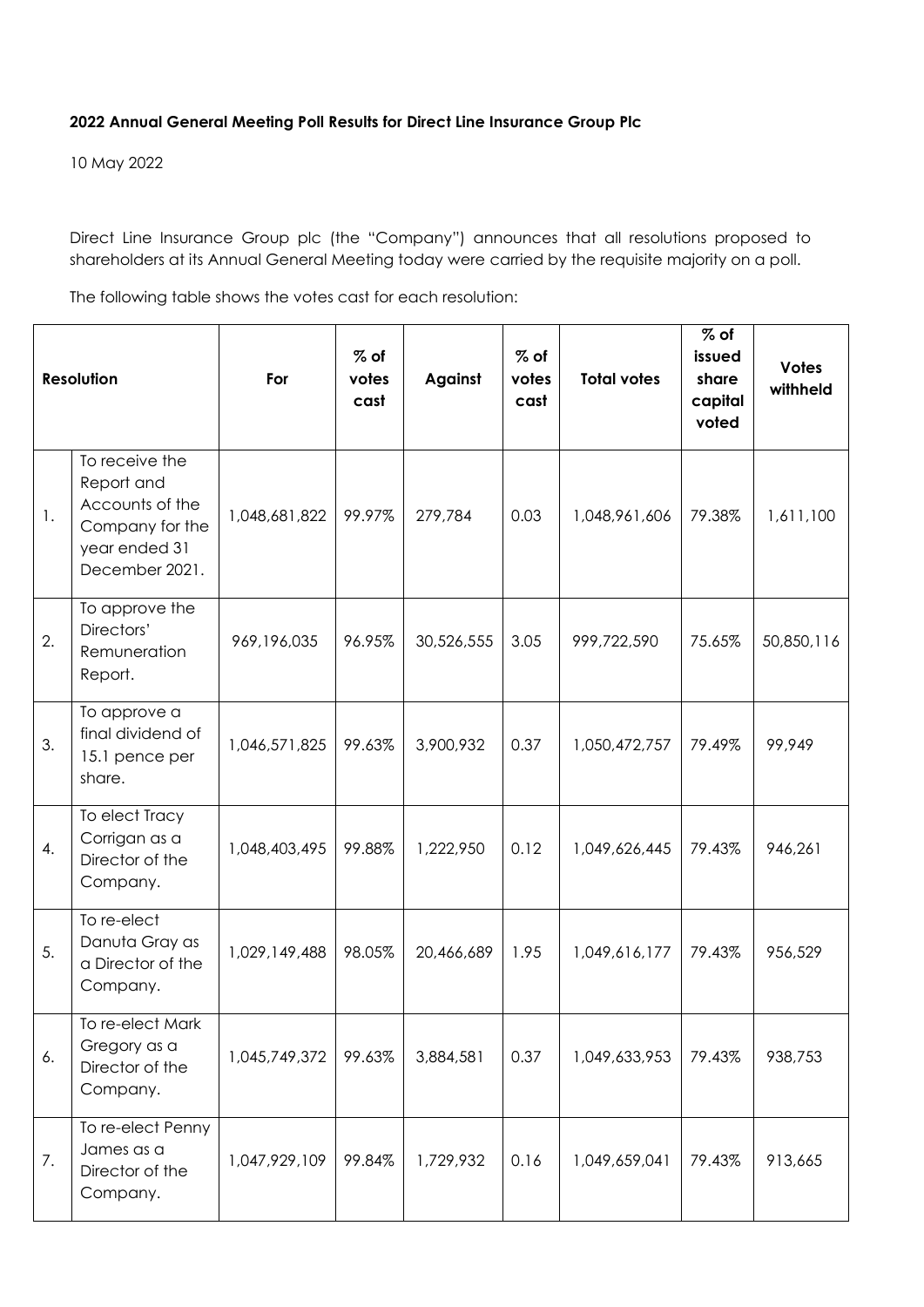| 8.  | To re-elect<br>Sebastian James<br>as a Director of<br>the Company.                               | 1,035,178,878 | 98.62% | 14,455,377 | 1.38 | 1,049,634,255 | 79.43% | 938,451    |
|-----|--------------------------------------------------------------------------------------------------|---------------|--------|------------|------|---------------|--------|------------|
| 9.  | To re-elect<br>Adrian Joseph as<br>a Director of the<br>Company.                                 | 1,048,313,354 | 99.88% | 1,310,094  | 0.12 | 1,049,623,448 | 79.43% | 949,258    |
| 10. | To elect Neil<br>Manser as a<br>Director of the<br>Company.                                      | 1,046,402,711 | 99.69% | 3,234,923  | 0.31 | 1,049,637,634 | 79.43% | 935,072    |
| 11. | To re-elect Fiona<br>McBain as a<br>Director of the<br>Company.                                  | 1,033,098,893 | 98.46% | 16,169,626 | 1.54 | 1,049,268,519 | 79.40% | 1,303,387  |
| 12. | To re-elect<br><b>Gregor Stewart</b><br>as a Director of<br>the Company.                         | 1,041,675,240 | 99.26% | 7,799,403  | 0.74 | 1,049,474,643 | 79.42% | 1,097,263  |
| 13. | To re-elect<br>Richard Ward as<br>a Director of the<br>Company.                                  | 984, 362, 752 | 98.53% | 14,639,691 | 1.47 | 999,002,443   | 75.60% | 51,569,463 |
| 14. | To re-appoint<br>Deloitte LLP as<br>the Company's<br>Auditor until the<br>next AGM.              | 1,015,164,334 | 96.65% | 35,203,139 | 3.35 | 1,050,367,473 | 79.49% | 203,433    |
| 15. | To authorise the<br>Audit Committee<br>to agree the<br>Auditor's<br>remuneration.                | 1,041,465,069 | 99.15% | 8,930,427  | 0.85 | 1,050,395,496 | 79.49% | 175,410    |
| 16. | To authorise the<br>Company to<br>make political<br>donations/incur<br>political<br>expenditure. | 1,040,210,800 | 99.03% | 10,235,329 | 0.97 | 1,050,446,129 | 79.49% | 125,777    |
| 17. | To authorise the<br>Directors to allot<br>new shares.                                            | 999,027,119   | 95.10% | 51,428,778 | 4.90 | 1,050,455,897 | 79.49% | 116,009    |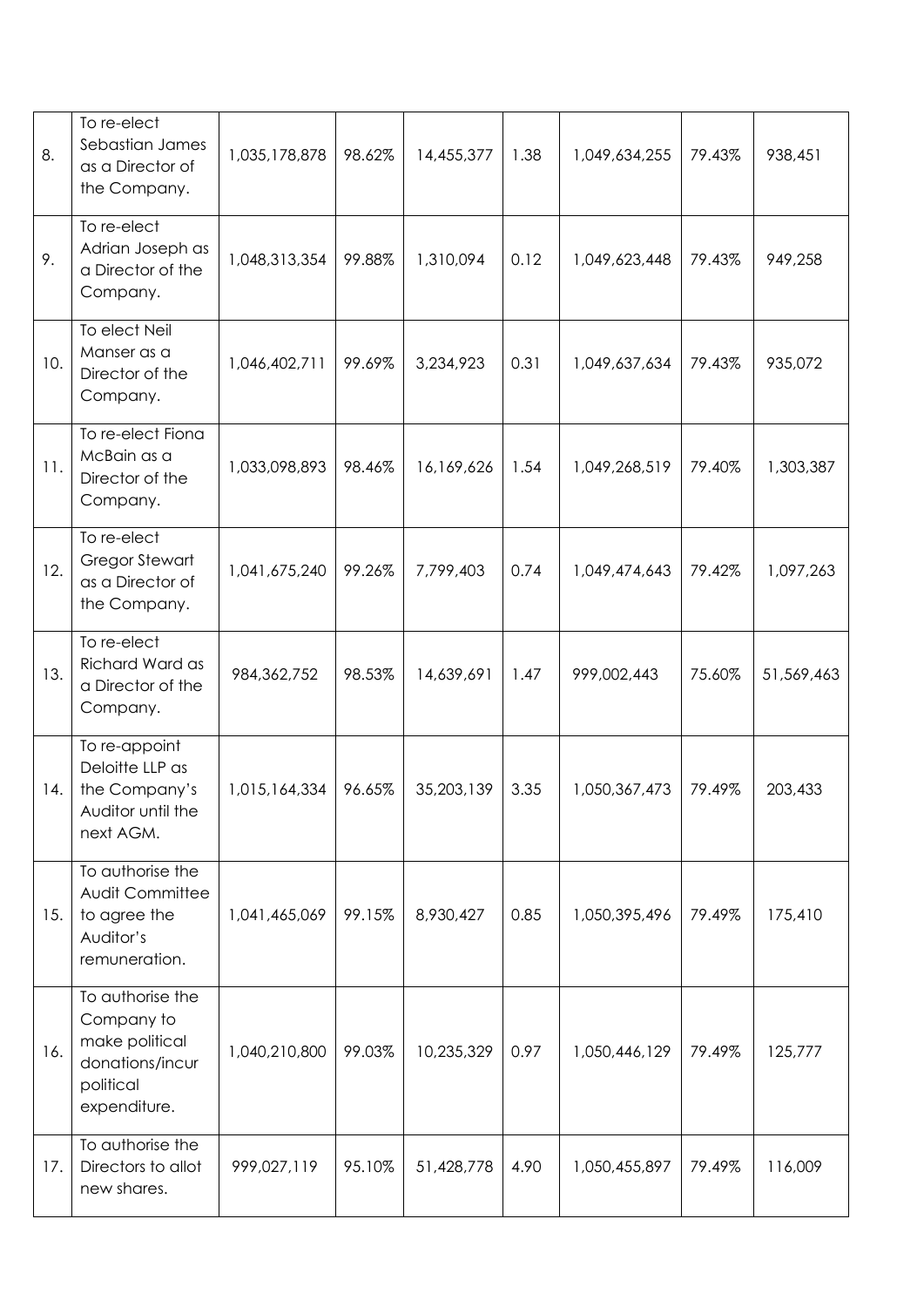| 18. | To grant the<br>Directors general<br>authority to<br>disapply pre-<br>emption rights. *                                                           | 1,034,088,455 | 98.45% | 16,274,460 | 1.55 | 1,050,362,915 | 79.49% | 208,991 |
|-----|---------------------------------------------------------------------------------------------------------------------------------------------------|---------------|--------|------------|------|---------------|--------|---------|
| 19. | To grant the<br><b>Directors</b><br>additional<br>authority to<br>disapply pre-<br>emption rights s<br>in specific<br>circumstances.*             | 954,609,307   | 90.88% | 95,751,551 | 9.12 | 1,050,360,858 | 79.49% | 211,048 |
| 20. | To authorise the<br>Company to<br>purchase its own<br>shares.*                                                                                    | 1,042,964,731 | 99.31% | 7,247,602  | 0.69 | 1,050,212,333 | 79.48% | 359,573 |
| 21. | To authorise the<br>Company to call<br>a general<br>meeting, other<br>than an Annual<br>General<br>Meeting, on 14<br>clear days'<br>notice.*      | 1,019,200,361 | 97.03% | 31,190,642 | 2.97 | 1,050,391,003 | 79.49% | 180,903 |
| 22. | To authorise<br>Directors to allot<br>new shares in<br>relation to an<br>issue of<br>Restricted Tier 1<br>Capital<br>Instruments.                 | 1,036,280,735 | 98.66% | 14,095,067 | 1.34 | 1,050,375,802 | 79.49% | 196,104 |
| 23. | To authorise<br>Directors to<br>disapply pre-<br>emption rights in<br>relation to an<br>issue of<br>Restricted Tier 1<br>Capital<br>Instruments.* | 1,018,749,004 | 96.99% | 31,604,098 | 3.01 | 1,050,353,102 | 79.49% | 218,804 |